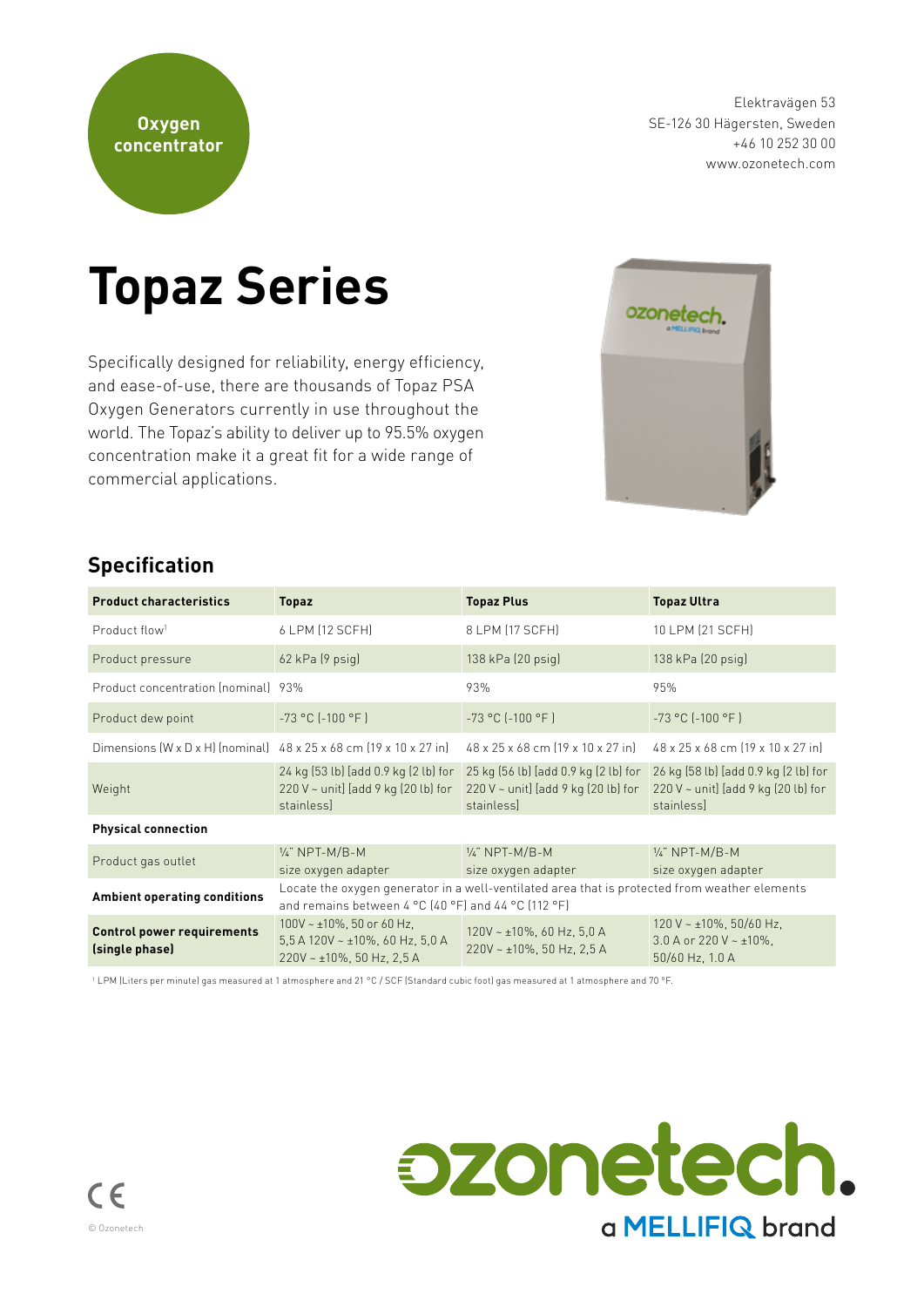# **Typical applications**

#### **Manufacturing**

- Jewelry/brazing/soldering
- Thermal/chemical oxidation

#### **Environmental**

- Ozone (generator) feed gas
- Environmental remediation
- Waste/water treatment

#### **Artistic**

• Glass work/blowing

#### **Additional**

• Fish farming

### **Features**

- Self-contained (includes air compressor)
- Heavy duty metal enclosure
- Quick release fittings for ease of maintenance
- Ozone/high temperature process tubing
- Advanced engineering
- Optional oxygen concentration monitor
- Wall or rack-mount design

## **Ordering information**

| Model      | <b>Part number</b> | <b>Description</b>                                          |  |
|------------|--------------------|-------------------------------------------------------------|--|
|            | AS013-105          | 120 V $\sim$ ±10%, 60 Hz, with painted aluminum enclosure   |  |
|            | AS013-106          | $220$ V ~ $\pm$ 10%, 50 Hz, with painted aluminum enclosure |  |
|            | AS013-107          | 220 V $\sim$ ±10%, 60 Hz, with painted aluminum enclosure   |  |
|            | AS013-115          | 120 V ~ ±10%, 60 Hz, with stainless steel enclosure         |  |
| Topaz      | AS013-120          | 220 V ~ ±10%, 50 Hz, with stainless steel enclosure         |  |
|            | AS013-124          | 120 V $\sim$ ±10%, 60 Hz, with painted aluminum enclosure   |  |
|            |                    | & oxygen concentration monitor (LED indicator               |  |
|            | AS013-125          | 220 V $\sim$ ±10%, 50 Hz, with painted aluminum enclosure   |  |
|            |                    | & oxygen concentration monitor (LED indicator)              |  |
|            | AS018-101          | 120 V $\sim$ ±10%, 60 Hz, with painted aluminum enclosure   |  |
|            | AS018-102          | $220$ V ~ $\pm$ 10%, 50 Hz, with painted aluminum enclosure |  |
| Topaz Plus | AS018-110          | $220$ V ~ $\pm$ 10%, 60 Hz, with painted aluminum enclosure |  |
|            | AS018-111          | 120 V ~ ±10%, 60 Hz, with painted aluminum enclosure        |  |
|            |                    | & oxygen concentration monitor (LED indicator)              |  |
|            | AS018-115          | $220$ V ~ $\pm$ 10%, 60 Hz, with stainless steel enclosure  |  |

Elektravägen 53 SE-126 30 Hägersten, Sweden +46 10 252 30 00 www.ozonetech.com